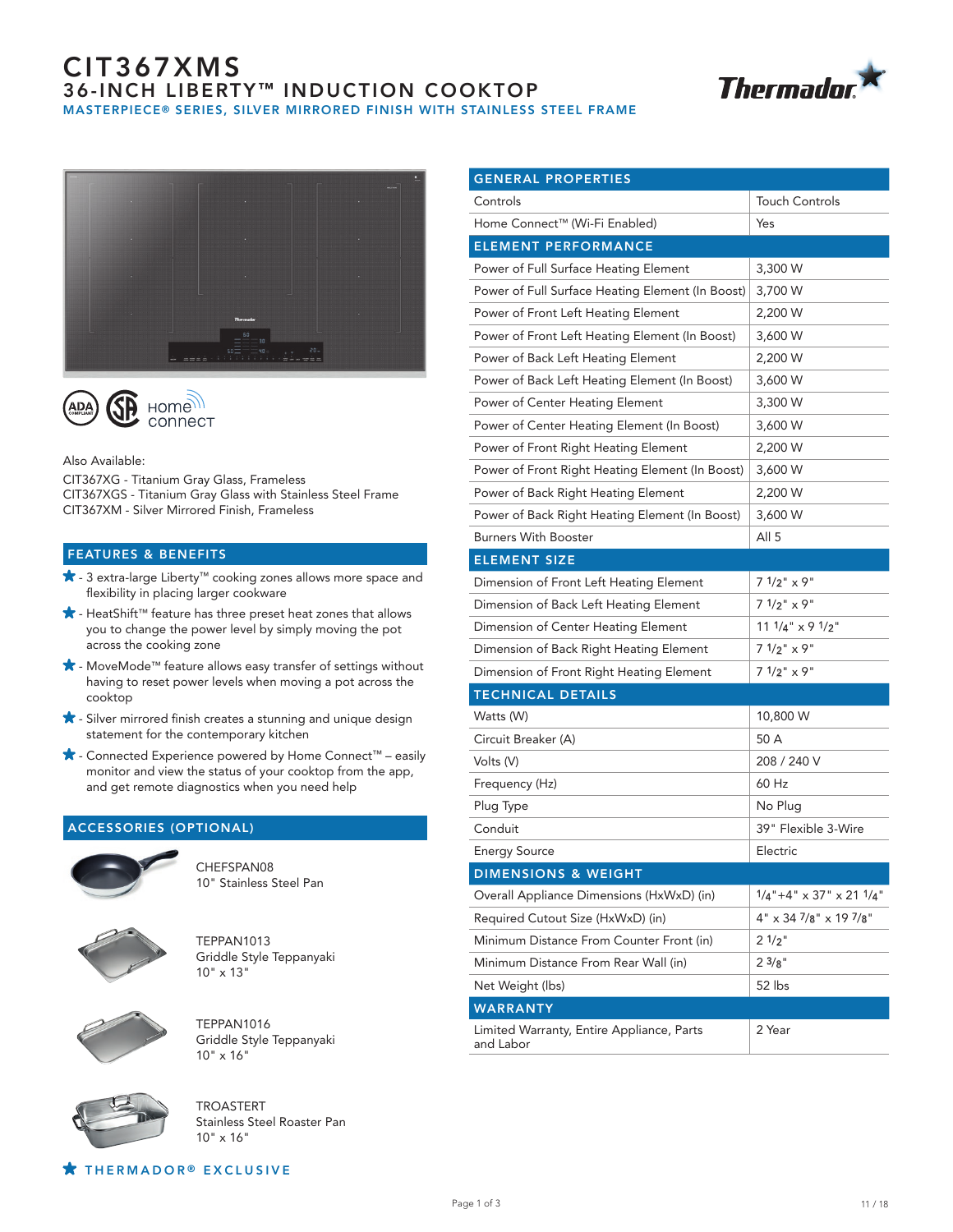

#### 36-INCH COOKTOP AND CUTOUT DIMENSIONS



- Minimum distance from cut-out to the wall  $\star\star$
- Recessed depth (includes 1" air clearance)

measurements in inches (mm in brackets)

NOTE: The work surface should be horizontal and level. The stability of the countertop should be confirmed even after making the cutout.